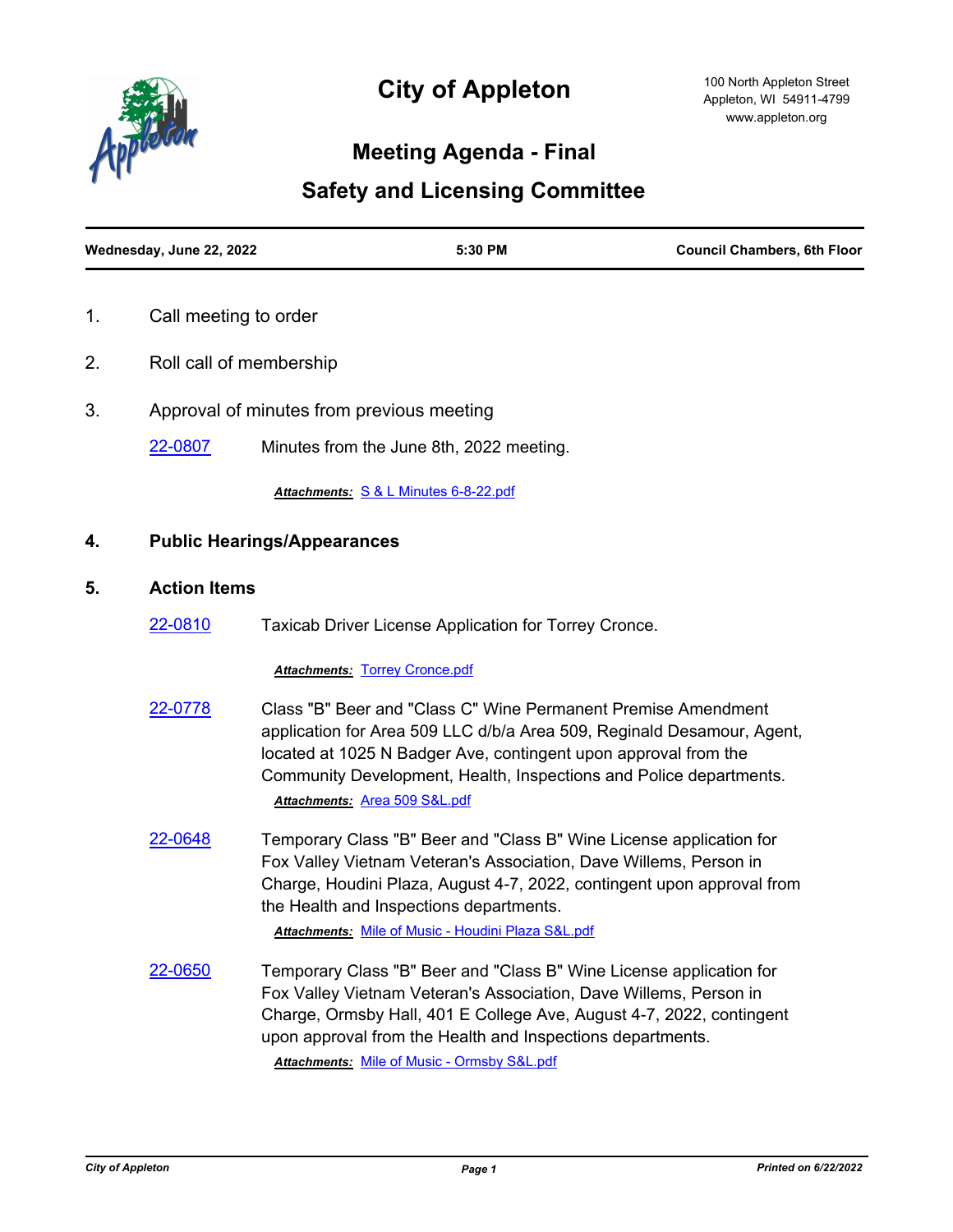[22-0784](http://cityofappleton.legistar.com/gateway.aspx?m=l&id=/matter.aspx?key=21334) Temporary Class "B" Beer License application for Heart of the Valley Lions Club, Matthew Fronsee, Person in Charge, located at Jones Park, 301 W Lawrence St, on July 9, 2022, contingent upon approval from the Fire and Police departments.

*Attachments:* [Heart of the Valley Lions Club S&L.pdf](http://cityofappleton.legistar.com/gateway.aspx?M=F&ID=28b33433-af0b-49bf-b6cc-a533014568ff.pdf)

[22-0787](http://cityofappleton.legistar.com/gateway.aspx?m=l&id=/matter.aspx?key=21337) Additional 2022-2023 Mechanical Amusement Device License renewal, contingent upon approval from all departments by 12:00 p.m. on June 30, 2022.

*Attachments:* [2nd Additional Amusement Device renewals 2022-23.pdf](http://cityofappleton.legistar.com/gateway.aspx?M=F&ID=df0f5be0-a6ae-49c5-82a8-ad30e3b47a01.pdf)

[22-0809](http://cityofappleton.legistar.com/gateway.aspx?m=l&id=/matter.aspx?key=21359) Taxicab Company License Renewal Application for LIR Transportation, DBA Fox Valley Cab, Owner, Igor Leykin, 719 W Frances St. *Attachments:* [Igor Leykin- LIR Transportation.pdf](http://cityofappleton.legistar.com/gateway.aspx?M=F&ID=ac2ecdcc-6f0e-4e10-bb05-60183f4c95d3.pdf)

#### **6. Information Items**

[22-0811](http://cityofappleton.legistar.com/gateway.aspx?m=l&id=/matter.aspx?key=21361) Special Events: Street Music Week / Make Music Day, Creative Downtown Appleton, College Ave, June 13-21, 2022 Takin' It Outside Family Fun Day, B.A.B.E.S. Inc, Memorial Park, June 17, 2022 Fox Cities Butterfly Festival, Fox Cities Kiwanis Club, City Park, June 18, 2022 The Mission Church Picnic in the Park, Pierce Park, June 17, 2022 YMCA of the Fox Cities Summer Classic Swim Meet, Erb Park, June 18-19, 2022 Roe Response Rally, Houdini Plaza, June 26, 2022 YMCA of the Fox Cities Bird Bath Invitational, Erb Park, July 8-10, 2022 Appleton Pride Day Festival, Jones Park, June 18, 2022

#### [22-0808](http://cityofappleton.legistar.com/gateway.aspx?m=l&id=/matter.aspx?key=21358) Director's Reports

- City Clerk
- Fire Chief
- Police Chief
	- 1. Squad Car Graphics
	- 2. Recruitment and Staffing Update

*Attachments:* [Squad Car.jpg](http://cityofappleton.legistar.com/gateway.aspx?M=F&ID=dc693379-1075-4a69-ae77-31a662f6bde5.jpg)